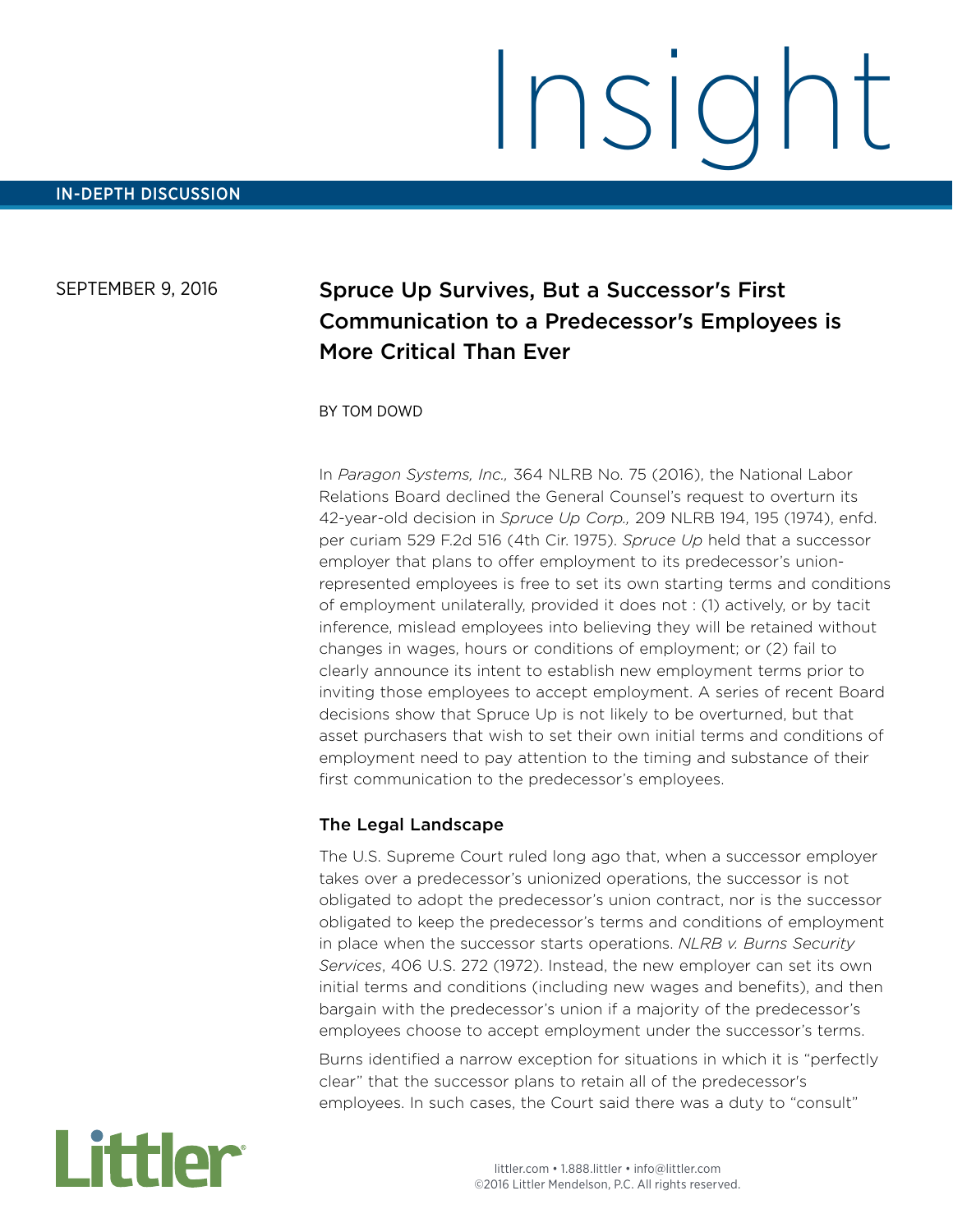with the union before setting those initial terms and conditions. In *Spruce Up*, the Board clarified that, if the successor announces starting terms and conditions that are different from those of the predecessor, then it is not "perfectly clear" that a successor will hire a majority of the prior workforce. This is true because, even if the successor wants the employees to accept the offer, the employer cannot know that a majority of the workers will do so under conditions that are different from what the predecessor provided. The Board cautioned, however, that an employer would lose this unilateral ability if it communicated an intent to offer its predecessor's employees jobs in a way that misled the employees or their union to believe there would be no changes or that failed to put them on notice changes would be forthcoming, and later announced new terms and conditions at a point when it was too late for those incumbents to seek other employment opportunities.

## Efforts to Overturn *Spruce Up*

Recently, the Board has issued a number of decisions expanding the type of conduct that constitutes "misleading" employees about whether changes in conditions are going to occur.<sup>1</sup> The Board's decisions have been so expansive that the narrow "perfectly clear" exception noted by the Supreme Court in *Burns* now threatens to swallow the fundamental principle established in *Burns* – that successors "ordinarily" are free to set their own initial terms and conditions of operation.

The Board's General Counsel has sought to go further by stockpiling successor cases over the past few years and asking the Board to overturn *Spruce Up*. As such, the General Counsel has argued that a successor must consult with the predecessor's union about starting conditions any time the successor's conduct shows that the successor "intends" to hire the prior workforce.

There had been recent signals from the Board that the General Counsel's request to overturn *Spruce Up*  was a bridge too far. In *GVS Properties, L.L.C.,* 362 NLRB No. 194 (2015), two Board Members held that a city statute (which required successors to retain the predecessor's employees for 90 days) created an immediate bargaining obligation with the predecessor's union, but when the dissenting Board Members asserted that the other two Board Members were trying to undermine *Spruce Up* and the "perfectly clear successor" doctrine, the two Board Members denied they were doing so in "the instant case." Then in *Nexeo Solutions, L.L.C.,* 364 NLRB No. 44 (2016), the same two Board Members found it "unnecessary to consider the requests" to overrule Spruce Up because their decision treated the employer as a perfectly clear successor based on their conclusion that the employer did not quickly enough communicate to the predecessor's employees that the successor's starting terms of employment would be different from the predecessor's terms.

## *Paragon Systems*

*Paragon Systems, Inc.* seemed to provide an excellent opportunity for the General Counsel's efforts to overturn *Spruce Up*. Paragon had taken over a federal contract to provide guard services at a federal building where the predecessor's work force had union representation. As a federal contractor, Paragon had a legal obligation under Executive Order 13495 to offer employment to the predecessor's union-represented employees on a first-refusal basis. Paragon also had a legal obligation under the Service Contract Act (SCA) to provide the incumbent employees with wage rates and fringe benefit amounts that were at least equal in value to the wage rates and fringe benefit amounts that were paid by the predecessor. So, while Paragon might set up a variety of starting terms and conditions that were different from those of its predecessor, all guards would be receiving offers of employment at the predecessor's wage and fringe benefit levels. The

<sup>1</sup> *See, e.g., Adams & Associates, Inc.,* 363 NLRB No. 193 (2016) and Creative Vision Resources, LLC, 364 NLRB No. 91 (2016).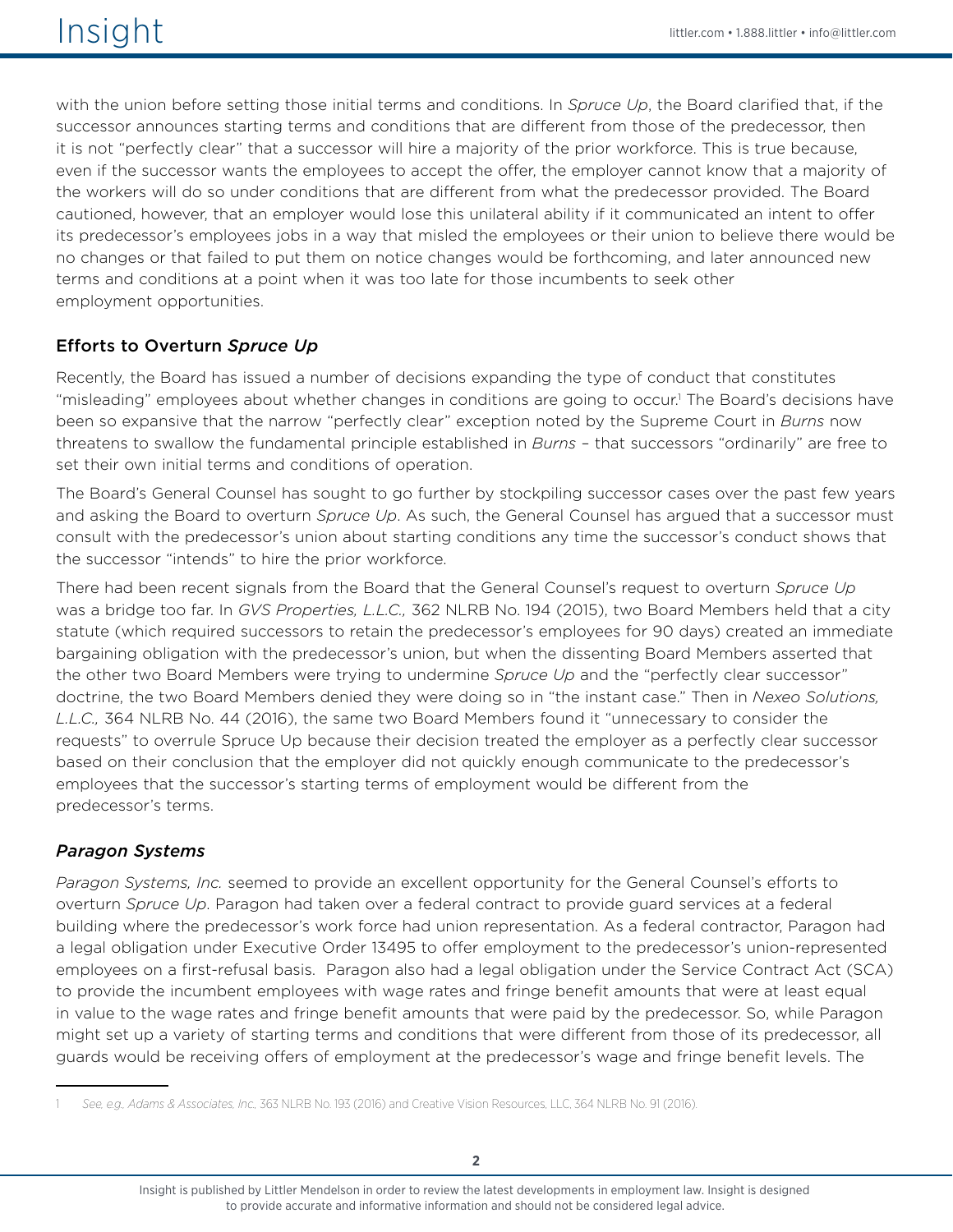General Counsel argued this meant Paragon was a perfectly clear successor who knew that a majority of the prior workforce would accept employment offers.

In response, Paragon pointed out that its offer letters to the incumbent guards expressly notified those guards that Paragon would be setting its own starting terms and conditions of employment, and the letters set forth some of the ways in which Paragon's terms would be different from its predecessor. To avoid any assertion it had misled incumbents about what it planned to do, Paragon had refrained from any pre-offer letter communications with the incumbents, except for a short, posted memo informing guards that Paragon had been awarded the contract and that Paragon would be hosting a job fair to discuss employment. The memo asked guards to fill out applications at Paragon's website in advance of the job fair. The applications would allow Paragon to prepare personalized offer letters and other materials for the job fair.

The administrative law judge (ALJ) found that Paragon's memo about filling out applications was the equivalent of an offer of employment. The ALJ agreed with the General Counsel's assertion that the SCA and Executive Order requirements automatically made Paragon a perfectly clear successor. He also argued at length that *Spruce Up* was wrongly decided and should be overturned.

The three Members rejected the ALJ's conclusions and unanimously found that Paragon's memo announcing the job fair was not an invitation to accept employment and that Paragon's status as a federal contractor did not mean Paragon was automatically a perfectly clear successor. The Members relied on *Spruce Up* in support of their decision, but declined to throw their full weight behind the case, saying in a footnote: "[w]e decline to rule on the General Counsel's request [to overturn *Spruce Up*] in this case" (emphasis added), holding open the possibility that they could do so in a different set of circumstances. Realistically, however, the General Counsel's failure to prevail under such favorable circumstances in *Paragon Systems* demonstrates that the Board is unlikely to overturn *Spruce Up*.

### What Lessons Should Employers Learn From These Cases?

While the essential principle in Spruce Up appears likely to survive, the case has been significantly weakened and the Board remains receptive to creating as many exceptions as possible to the fundamental legal principle announced in *Spruce Up*. As such, employers should anticipate that the General Counsel will remain vigilant in looking for flaws in the way successors communicate with the prior workforce, and that the standard for whether an existing employee has been "misled" about initial job terms is likely to be continually rebalanced in favor of the predecessor's employees.

If an employer wishes to establish its own terms and conditions of employment following an asset purchase, the critical takeaway from the Board's recent decisions is that a successor's FIRST communication of any type to a predecessor's workforce should clearly and unambiguously inform the predecessor's employees that:

- 1. The successor is not adopting the predecessor's union contract.
- 2. The successor is going to be setting its own initial terms and conditions of employment.
- 3. The successor's initial terms and conditions of employment are going to be substantially different from the terms and conditions that were in place under the predecessor.
- 4. No predecessor employee should presume that any particular practice, procedure or term of employment used by the predecessor will continue unchanged under the successor's leadership and policies.
- 5. The predecessor is not authorized to make any statements on the successor's behalf about what the successor will or will not do in connection with setting initial terms and conditions of employment, and